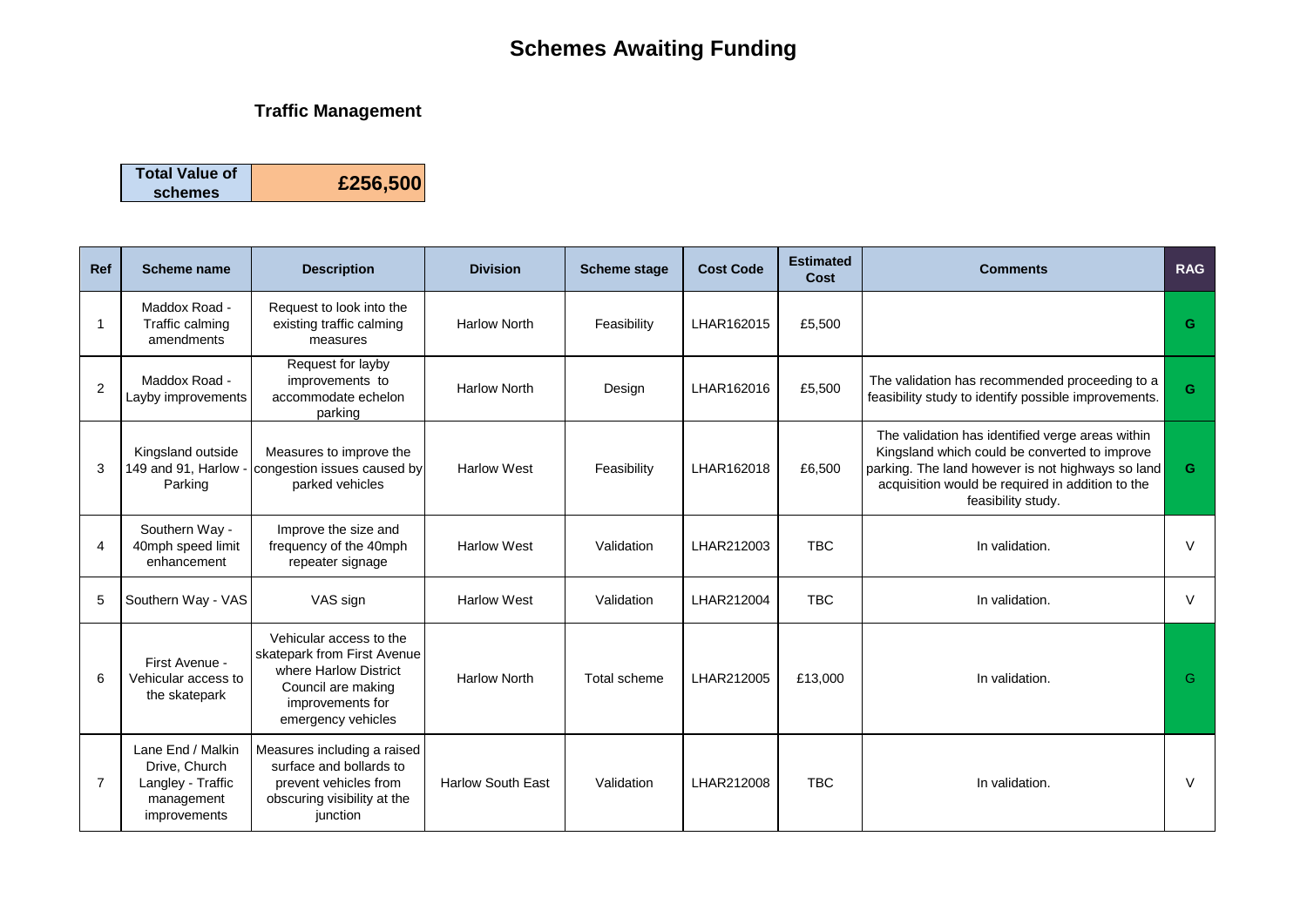# **Schemes Awaiting Funding**

## **Traffic Management**

| <b>Total Value of</b> |          |
|-----------------------|----------|
| schemes               | £256,500 |

| Ref | Scheme name                                                                               | <b>Description</b>                                                                                            | <b>Division</b>          | Scheme stage   | <b>Cost Code</b> | <b>Estimated</b><br>Cost | <b>Comments</b>                                                                                                                                     | <b>RAG</b>   |
|-----|-------------------------------------------------------------------------------------------|---------------------------------------------------------------------------------------------------------------|--------------------------|----------------|------------------|--------------------------|-----------------------------------------------------------------------------------------------------------------------------------------------------|--------------|
| 8   | Waterhouse Moor -<br>No through traffic                                                   | Scheme to consider the<br>possibility of closing<br>Waterhouse Moor as a<br>through route                     | <b>Harlow South East</b> | Validation     | LHAR212006       | <b>TBC</b>               | In validation.                                                                                                                                      | V            |
| 9   | Traceys Road -<br>School parking<br>prevention                                            | Scheme to prevent school<br>themed parking from<br>blocking residential<br>properties during pick up<br>times | <b>Harlow South East</b> | Validation     | LHAR212007       | <b>TBC</b>               | In validation.                                                                                                                                      | $\vee$       |
| 10  | Fourth Avenue jct<br>with North Gate -<br>roundabout surface<br>amendment                 | Change to the surface of the<br>roundabout to illuminate the<br>need to undertake<br>vegetation maintenance   | <b>Harlow West</b>       | Total scheme   | LHAR212009       | £15,000                  | The validation recommends an asphalt surface for<br>the top of the roundabout.                                                                      | G.           |
| 11  | London Road btw<br>Priory Avenue and<br>Jocelyns - Traffic<br>Calming                     | Measures to slow traffic and<br>to deter cutting through on<br>London Road                                    | <b>Harlow North</b>      | Validation     | LHAR212010       | TBC.                     | In validation.                                                                                                                                      | V            |
| 12  | <b>Broadfields - Safety</b><br>improvements<br>outside The Downs<br><b>Primary School</b> | Package of measures<br>including improved signage,<br>pedestrian dropped kerb and<br>possible raised table.   | <b>Harlow North</b>      | Validation     | LHAR212011       | <b>TBC</b>               | In validation.                                                                                                                                      | V            |
| 13  | <b>Opposite Bushey</b><br>Croft. Harlow -<br>Parking                                      | Implementation of measures<br>identified in the design                                                        | <b>Harlow West</b>       | Implementation | LHAR162020       | £97,000                  | The proposal is for the creation of approximately<br>21 parking places to take the traffic off the road<br>and the verge which had been churned up. | G.           |
| 14  | Paringdon Road -<br>Route study                                                           | Implementation of measures<br>identified in the study                                                         | <b>Harlow West</b>       | Implementation | LHAR192012       | <b>TBC</b>               | Awaiting the completion of the feasibility study.                                                                                                   | $\mathsf{A}$ |